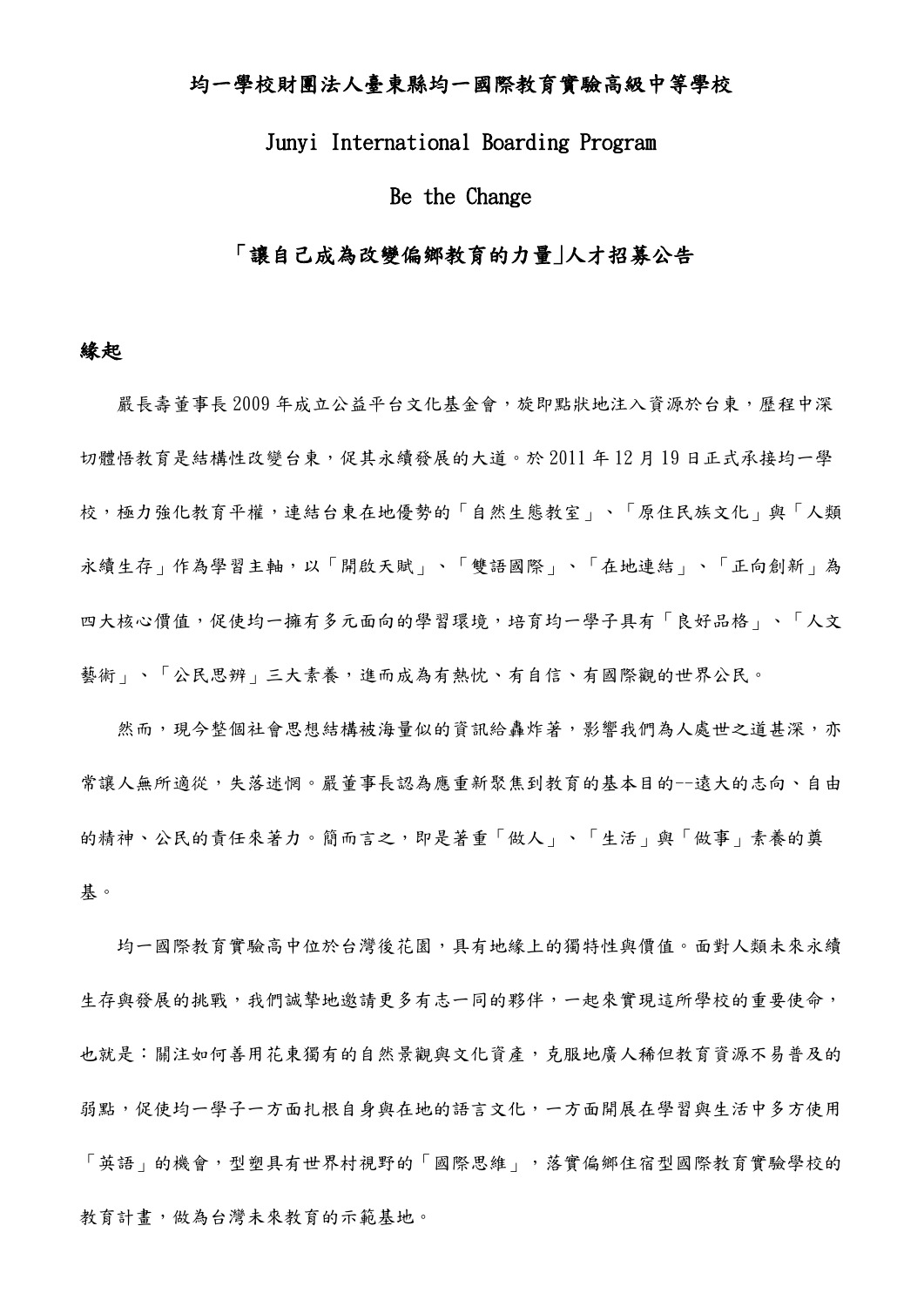一、職稱及名額:宿舍生活老師乙名。

二、服務對象: 均一國際教育實驗學校中學部學生(花東偏鄉學生、台東本地學生、國際學 生、西部學生)。

三、工作地點:擁有美麗大自然教室、原住民文化以及外籍教師群的均一校園

(台東市中興路二段 366 巷 36 號)

#### 四、公告時間、地點及方式:

(一)公告時間:自即日起。

(二)公告方式及地點:

1.台東縣政府教育處網站[\(http://www.boe.ttct.edu.tw\)](http://www.boe.ttct.edu.tw/)

2.本校網站[\(http://junyi.tw\)](http://junyi.tw/)

3.1111 人力銀行網站[\(https://www.1111.com.tw/\)](https://www.1111.com.tw/)

五、工作時間:依本校上班時間規定。

#### 六、工作類別、項目內容:

At Junyi School of Innovation our international boarding program not only aims to provide our own students with different cultural perspectives and a more immersive English language learning environment – but also powerful learning opportunities for our boarding/ administrative staff.

In Junyi's classrooms, boarding houses, dining halls and out on the beaches and in the mountains of Taitung, our boarding/administration staff have the chance to engage meaningfully with our diverse learner group.

Successful applicants who are interested in learning about our local Taitung Austronesian culture - or indigenous culture in general - will have the opportunity to learn from our own indigenous students about their history, language and traditions.

In addition, this is a wonderful opportunity to develop English language skills - and to apply these confidently in an interesting and practical environment.

Applicants who are considering a career in education – specifically English teaching or teaching students who are not native speakers of English – will stand to gain useful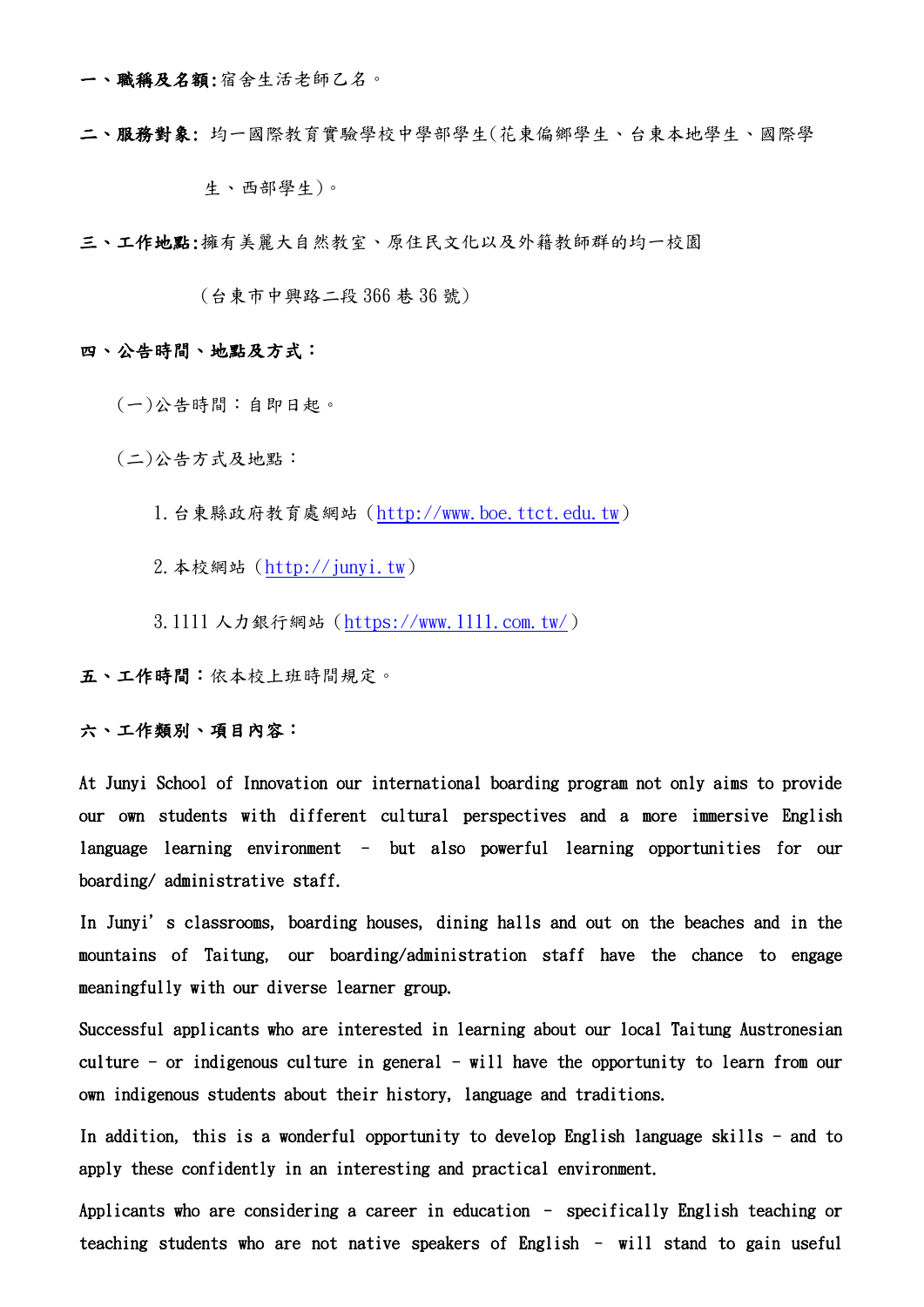experience in working and teaching in our Junyi environment. We do not consider lower English proficiency to be a valid reason to disallow students the opportunity to learn more about the world and the challenges and wonders that all global citizens share. Thus we strive to expose our students to English as much and as often as possible. This then is a useful chance for those interested in working in such a language learning environment in the future, to gain valuable skills and insights.

In short, working at Junyi is an opportunity to be a guide for students as well as an explorer, to be mentor and student, to teach and to learn.

#### We look forward to hearing from you!

#### (一).宿舍生活老師 (Dormitory Teacher)

- 1.Be an approachable, positive and warm person who works well as part of a team and collaborates effectively with other boarding staff. 能成為一位平易近人、積極、溫暖的人並能與團隊一起工作且有效率地合作
- 2.Foster a homely, purposeful and safe atmosphere within the house. 在宿舍中營造一個具有家庭氛圍且安全的環境
- 3.Provide pastoral care by forging excellent personal relationships with boarders that support their emotional, cultural and intellectual development. 藉由與住宿生建立良好個人關係來支持他們在情感、文化和智力上的發展,提供關心、照 顧
- 4.Develop and maintain excellent channels of communication with the Parents / carers of Junyi boarders 與住宿學生家長或照顧者建立並保持良好的溝通管道
- 5.Be a strong and visible presence in the boarding house communal areas during nominated hours of duty 在指定的值班時間中需要在公領域、空間出現執勤
- 6.Assist in maintaining high standards of behaviour, discipline, manners and courtesy

協助對學生行為、紀律、舉止和禮貌維持高標準要求

 7.Support boarding student activities- including evenings and on some weekends 其他工作:除宿舍管理外,需要協助假日及晚間之學校活動

#### 七、招募人才的特質與條件:

 $(-)$  Able to communicate fluently in English 具有英語聽、說、讀、寫的能力,可用英語流利溝通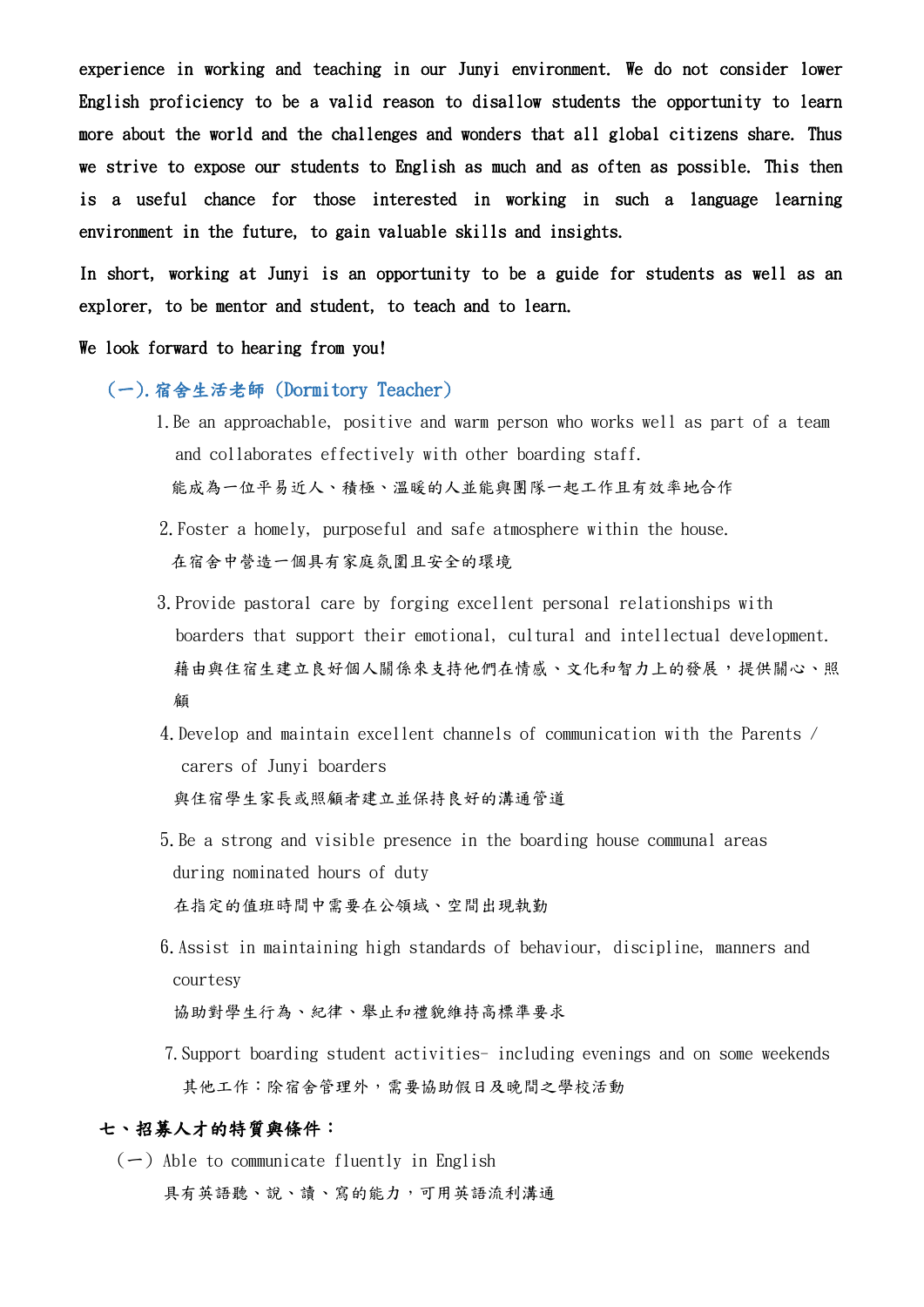- $($   $\Rightarrow$   $)$  Be energetic, creative, empathetic, and patient. Must enjoy working with teenagers 具有活力、創造力、同情心、耐心之特質,樂於陪伴國、高中學生
- $(\leq)$  A strong role model able to encourage courtesy and positive behavior from students 能夠用言行一致的身教引導青少年建立良好的行為禮貌
- (四) Exhibit strong leadership and communication skills 具有良好的領導與溝通的技能
- (五) Able to work a flexible schedule (e.g. occasional weekend activities) 可以配合學校彈性上班 (假日活動)
- $(\pi)$  College degree or above (or evidence of special talents/skills) 大專以上學歷(或具有特殊才藝)
- $(\pm)$  A lifelong learner willing to be trained as a pioneer for future education 樂於被培養成未來教育先行者

### 八、凡有以下任一事項者不得參加甄選,若已錄取者經查證屬實,將取消資格並負法律上責 任

(一)冒名頂替、偽造或變造有關證件資料者。

(二)以詐術或其他不正當方法,使各階段甄選發生不正確之結果者。

(三)受有期徒刑一年以上或曾犯性騷擾、性侵害等相關罪行經判決確定。

(四)曾服公職,因貪汙經判決確定,或通緝有案尚未結案者。

(五)依法停止任用,或受休職處分尚未期滿;或因停止職務,其原因尚未消滅者。

(六)褫奪公權尚未復權者。

(七)受禁治產之宣告尚未撤銷者。

(八)行為不檢,經相關機關查證屬實者。

### 九、福利制度

(一) 薪資:25,250 元起

(二) 提供學校宿舍。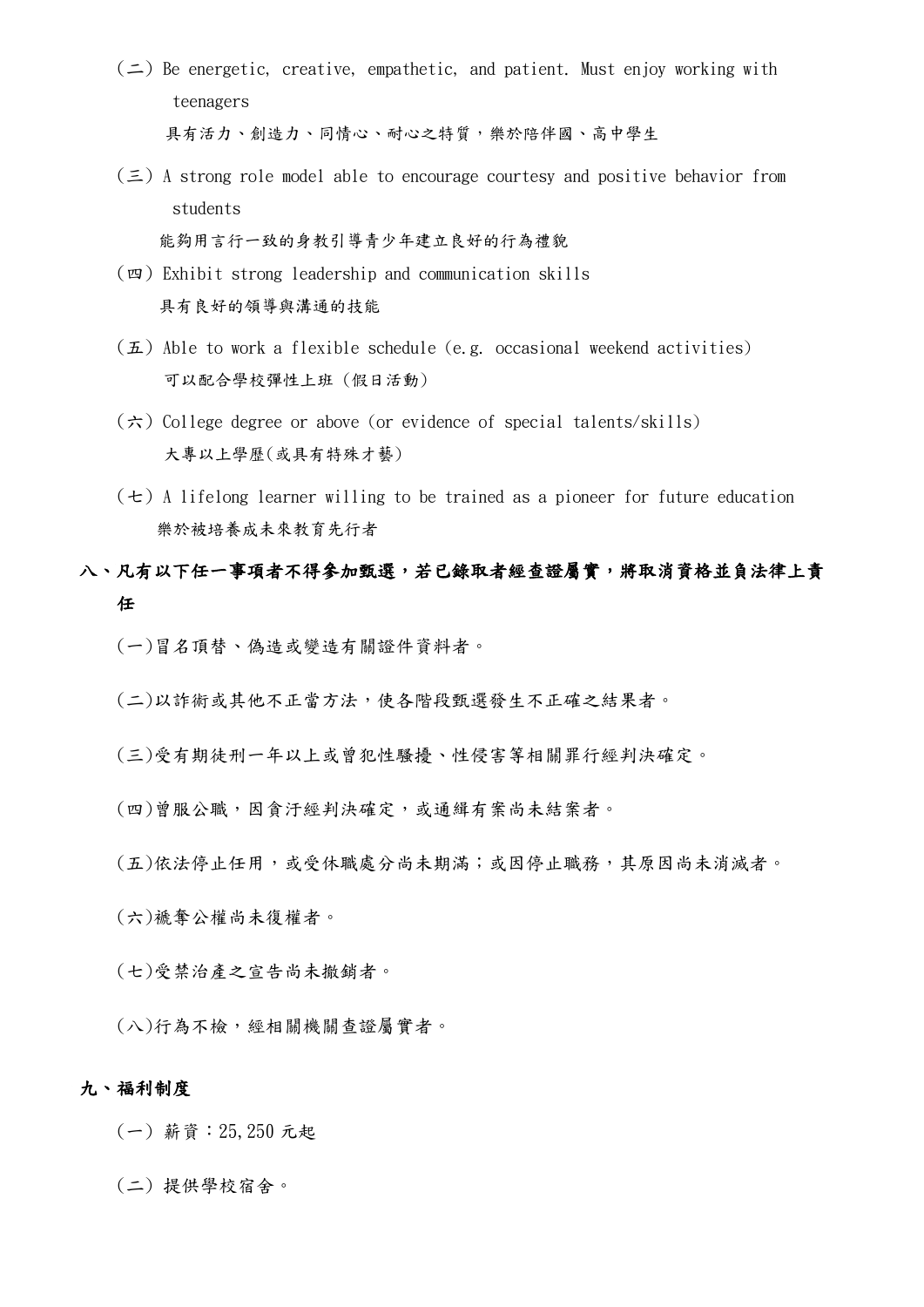#### 十、附則:

(二) 應徵之相關資料,如於錄取聘任後發現偽造不實,均註銷錄取資格。

- (三) 學校得依處室人力需求安排或調整業務。
- (三) 需填寫報名表、切結書及同意書並檢附相關學經歷證明影本(如附件)。

報名表及證明文件請先掃描以電子郵寄方式寄送本校人事室([recruitment@junyi.tw](mailto:recruitment@junyi.tw)), 另紙本資料採親送或以掛號郵寄方式送達本校人事室【證件不齊未補正或資格不符 者,不予受理,正本於錄取報到時再查驗,證明文件如有偽造或不實,經查證屬實, 錄取無效,自負法律責任。

(四) 諮詢專線:089-223301 轉 304 王克偉教官。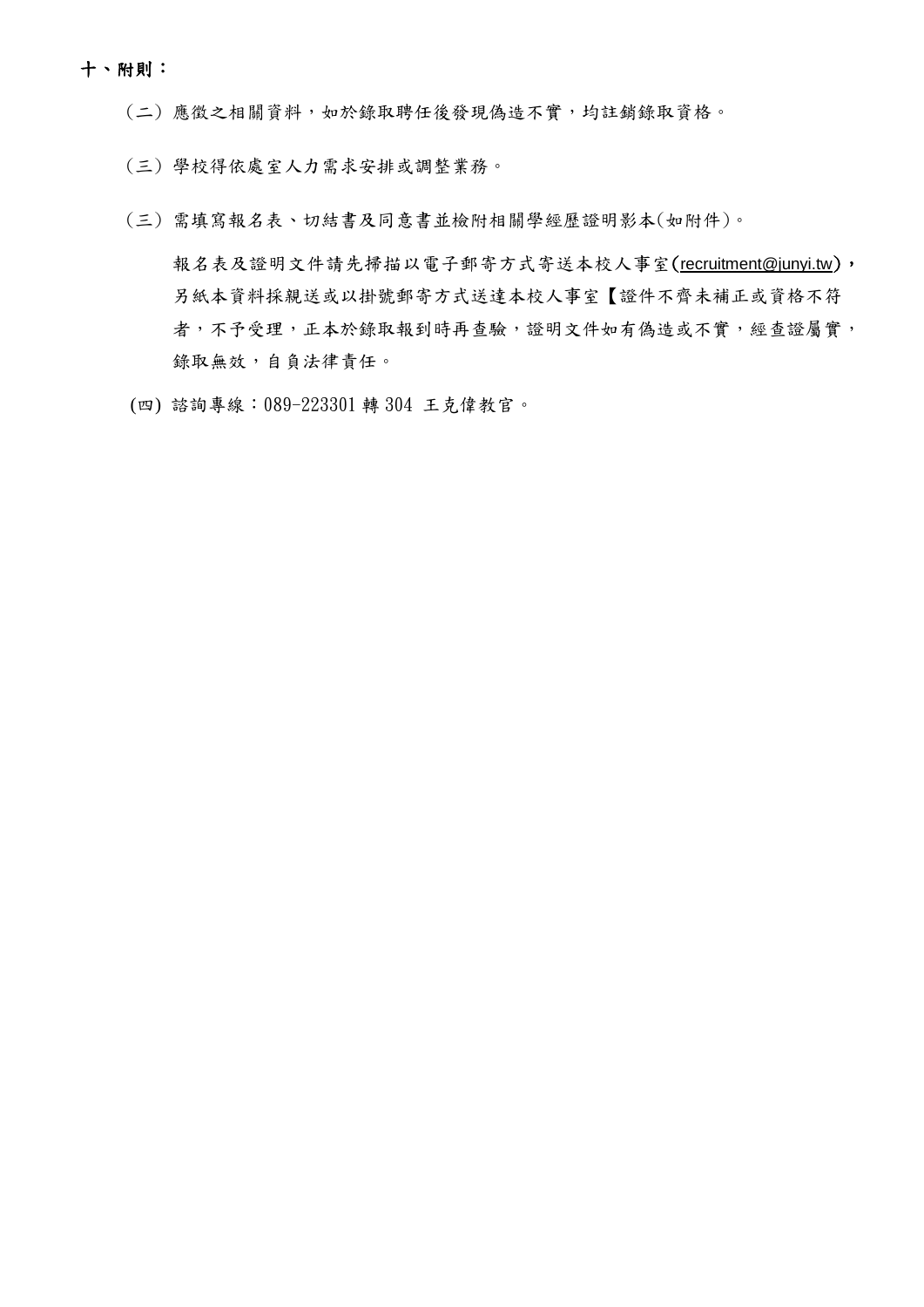附件:

# 均一學校財團法人臺東縣均一國際教育實驗高級中等學校

# 宿舍生活老師甄選報名表

| 姓                | 名                                                                                                                                                                            |   |              |   |   |    |   | 性            | 別                          |    | 男<br>女 | 電<br>信          | 子<br>箱          |   |   |          |               |   |   |                  |      |   |   |    |   |   |   |   |
|------------------|------------------------------------------------------------------------------------------------------------------------------------------------------------------------------|---|--------------|---|---|----|---|--------------|----------------------------|----|--------|-----------------|-----------------|---|---|----------|---------------|---|---|------------------|------|---|---|----|---|---|---|---|
| $\acute{P}$<br>地 | 籍<br>址                                                                                                                                                                       |   |              |   |   |    |   |              |                            |    |        | 出生              |                 | 年 |   | 月        | $\mathsf{H}%$ |   |   | 未婚               | 已婚   |   |   |    |   |   |   |   |
| 通<br>地           | 訊<br>址                                                                                                                                                                       |   |              |   |   |    |   |              |                            |    | 聯<br>電 | 絡<br>話          | 日:<br>夜:<br>手機: |   |   |          |               |   |   | 相片黏貼處<br>(近一季內照) |      |   |   |    |   |   |   |   |
|                  | 現職服<br>務學校                                                                                                                                                                   | 公 | 立            |   |   |    |   |              |                            |    |        | 職               | 稱               |   |   |          |               |   |   |                  |      |   |   |    |   |   |   |   |
|                  | 或機關                                                                                                                                                                          | 私 | 立            |   |   |    |   |              |                            |    |        | 職               | 稱               |   |   |          |               |   |   |                  |      |   |   |    |   |   |   |   |
| 證                | 照                                                                                                                                                                            |   |              |   |   |    |   |              |                            |    |        |                 |                 | 年 |   | 月        | $\Box$        |   |   | 字第               |      |   |   |    | 號 |   |   |   |
| 學                | 歷                                                                                                                                                                            | 學 |              |   | 校 |    |   |              | $\boldsymbol{\mathcal{Z}}$ |    |        | 稱               | 糸               |   | 科 | $\left($ | 組             |   | 別 | $\mathcal{E}$    | 俢    | 業 |   | 起  | 訖 |   | 年 | 月 |
|                  |                                                                                                                                                                              | 大 |              | 學 |   |    |   |              |                            |    |        |                 |                 |   |   |          |               |   |   |                  |      | 年 |   | 月至 |   |   | 年 | 月 |
|                  |                                                                                                                                                                              | 碩 |              | 士 |   |    |   |              |                            |    |        |                 |                 |   |   |          |               |   |   |                  |      | 年 |   | 月至 |   |   | 年 | 月 |
|                  |                                                                                                                                                                              | 博 |              | 士 |   |    |   |              |                            |    |        |                 |                 |   |   |          |               |   |   |                  |      | 年 |   | 月至 |   |   | 年 | 月 |
| 經                | 歷                                                                                                                                                                            | 服 |              |   | 務 |    | 單 |              |                            | 位職 |        |                 | 稱起              |   |   | 訖        |               |   | 年 |                  |      | 月 | 年 |    |   | 資 | 備 | 註 |
|                  |                                                                                                                                                                              |   |              |   |   |    |   |              |                            |    |        |                 |                 | 年 |   | 月        |               | 至 |   | 年                |      | 月 |   | 年  |   | 月 |   |   |
|                  |                                                                                                                                                                              |   |              |   |   |    |   |              |                            |    |        |                 |                 | 年 |   | 月        |               | 至 |   | 年                |      | 月 |   | 年  |   | 月 |   |   |
|                  |                                                                                                                                                                              |   |              |   |   |    |   |              |                            |    |        |                 |                 | 年 |   | 月        |               | 至 |   | 年                |      | 月 |   | 年  |   | 月 |   |   |
| 兵<br>狀           | 役<br>況                                                                                                                                                                       |   | □役畢          |   |   | 役中 |   |              | 未役                         |    |        | 無兵役義務(役中人員退伍日期: |                 |   |   |          |               |   |   |                  |      |   |   |    |   |   |   |   |
| 興                | 趣                                                                                                                                                                            |   |              |   |   |    |   |              |                            |    |        |                 | 專               | 長 |   |          |               |   |   |                  |      |   |   |    |   |   |   |   |
|                  | 是否有配偶、前配偶、四親等內之血親或三親等內之姻親在本校服務。<br>否□是 職稱、姓名<br>$\Box$<br><u> 1980 - Jan Stein Harry Harry Harry Harry Harry Harry Harry Harry Harry Harry Harry Harry Harry Harry Harry</u> |   |              |   |   |    |   |              |                            |    |        |                 |                 |   |   |          |               |   |   |                  |      |   |   |    |   |   |   |   |
|                  | 報考人                                                                                                                                                                          |   |              |   |   |    |   |              |                            |    |        |                 |                 |   |   |          |               |   |   |                  | (簽名) |   |   | 年  |   | 月 |   | 日 |
| 審<br>意           | 查<br>見                                                                                                                                                                       |   | 證件檢核<br>審查結果 |   |   |    |   | □報名表<br>資格符合 |                            |    | □切結書   |                 | □學歷證件影本<br>資格不符 |   |   |          |               |   |   |                  |      |   |   |    |   |   |   |   |
| 審                | 查                                                                                                                                                                            |   |              |   |   |    |   |              |                            |    |        |                 |                 |   |   |          |               |   |   |                  |      |   |   |    |   |   |   |   |
| 簽章               |                                                                                                                                                                              |   |              |   |   |    |   |              |                            |    |        |                 |                 |   |   |          |               |   |   |                  |      |   |   |    |   |   |   |   |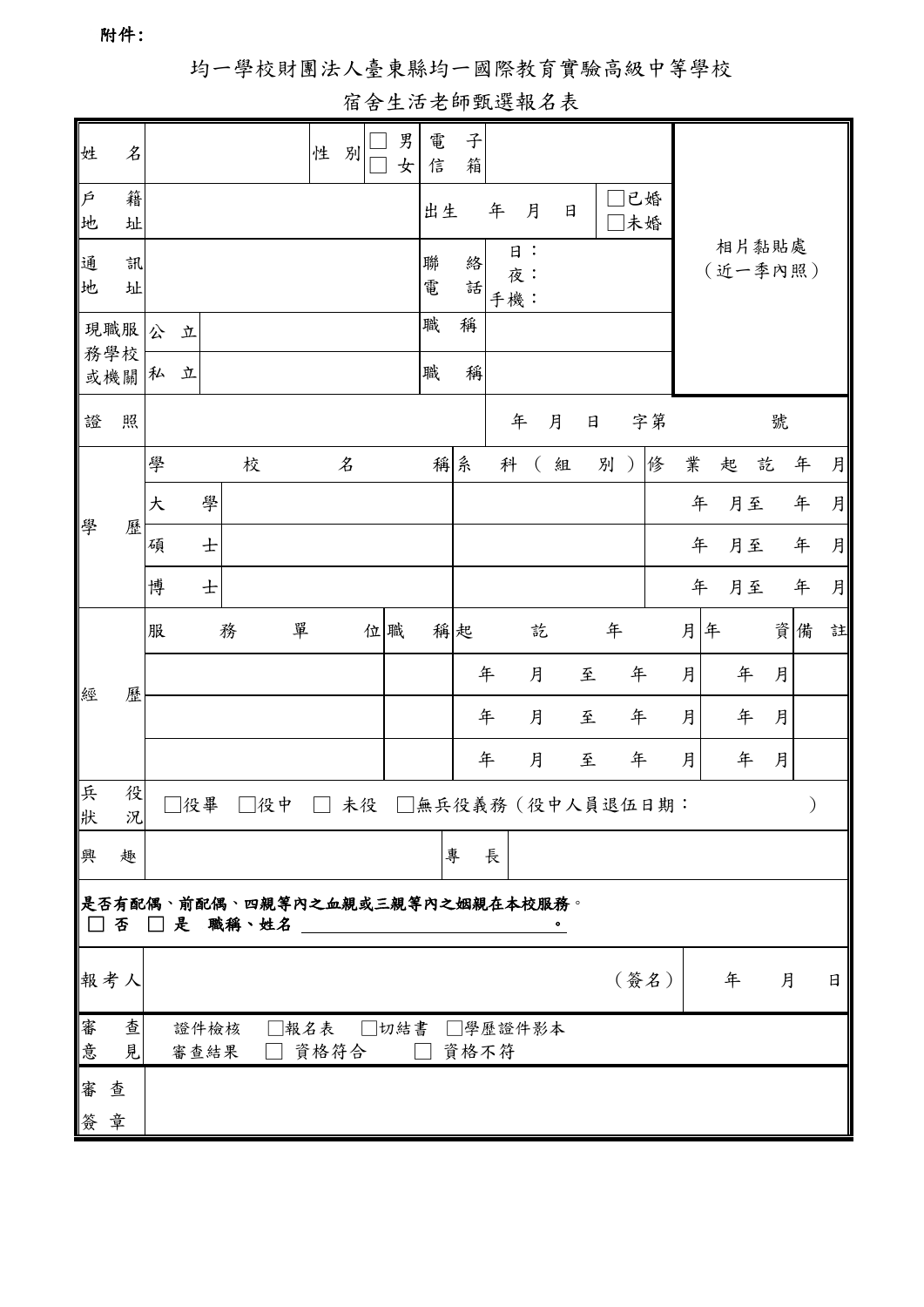身分證正面粘貼處

身分證反面粘貼處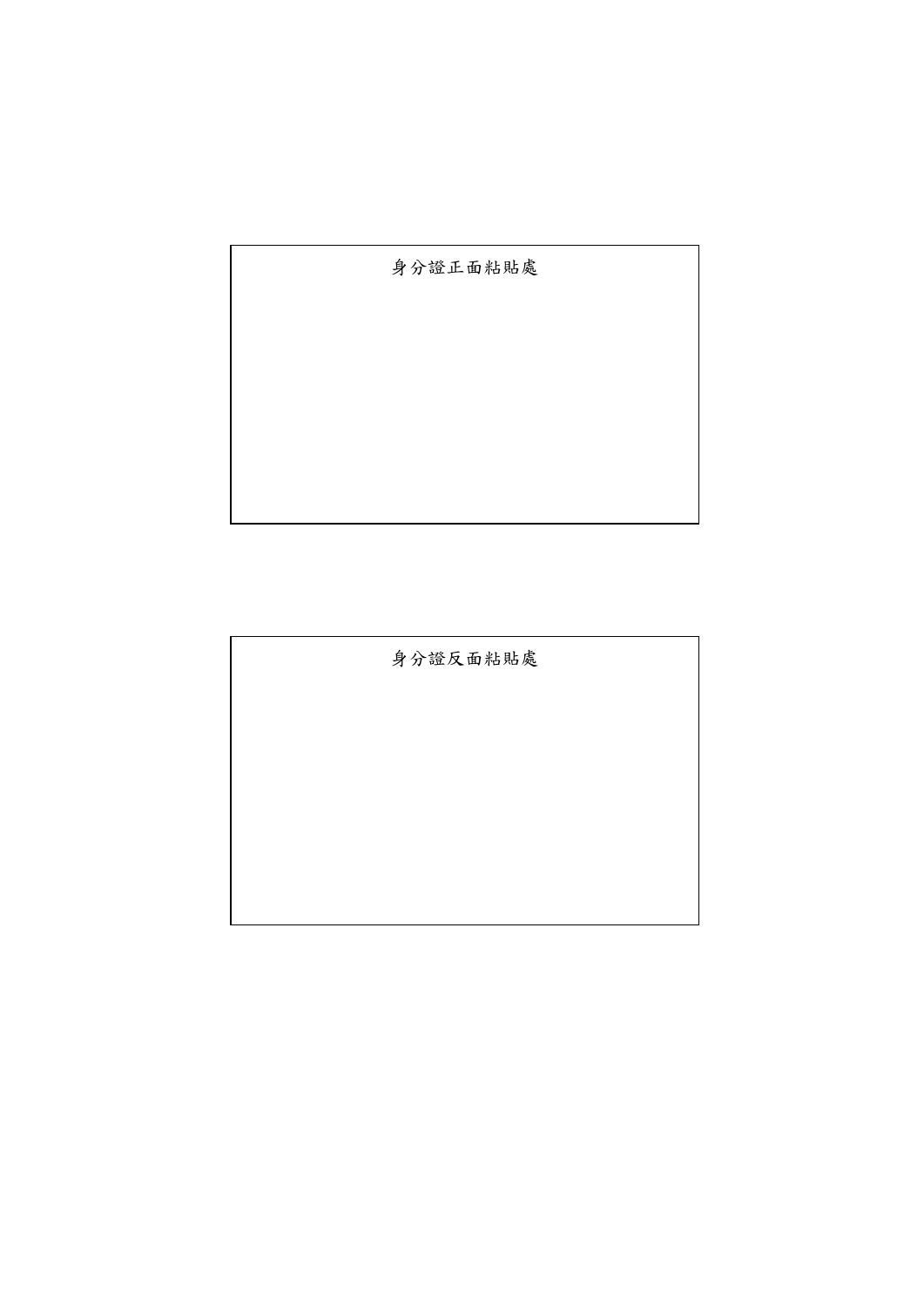# 報 考 切 結 書

 立切結書人\_\_\_\_\_\_\_\_\_\_\_\_\_\_報名參加均一學校財團法人臺東縣均一國際教 育實驗高級中等學校宿舍生活人員甄選,茲切結事項如下:

- 一、如有下列各款情事之ㄧ,於甄選前發現者,撤銷其應考資格;如經聘任者, 則依予以解聘;如涉及法律責任由應考人自行負責。
	- (一)未具有中華民國國籍者。
	- (二)冒名頂替、偽造或變造有關證件資料者。
	- (三)以詐術或其他不正當方法,使各階段甄選發生不正確之結果者。
	- (四)受有期徒刑一年以上或曾犯性騷擾、性侵害等相關罪行經判決確定。
	- (五)曾服公職,因貪汙經判決確定,或通緝有案尚未結案者。
	- (六)依法停止任用,或受休職處分尚未期滿;或因停止職務,其原因尚未消 滅者。
	- (七)遞奪公權尚未復權者。
	- (八)受禁治產之宣告尚未撤銷者。
	- (九)違反性平,經相關機關查證屬實者。
- 二、如有不符甄選資格條件而隱匿實情者,經查證屬實,逕予註銷錄取資格;其 已聘任者,予以解聘,並須繳回已領之薪資,如係現職人員將通知其服務單 位。
	- 此 致
		- 均一學校財團法人臺東縣均一國際教育實驗高級中等學校甄選委員會

立切結書人: (簽名或蓋章) 身分證字號: 住 址: 電 話:

中 華 民 國 年 月 日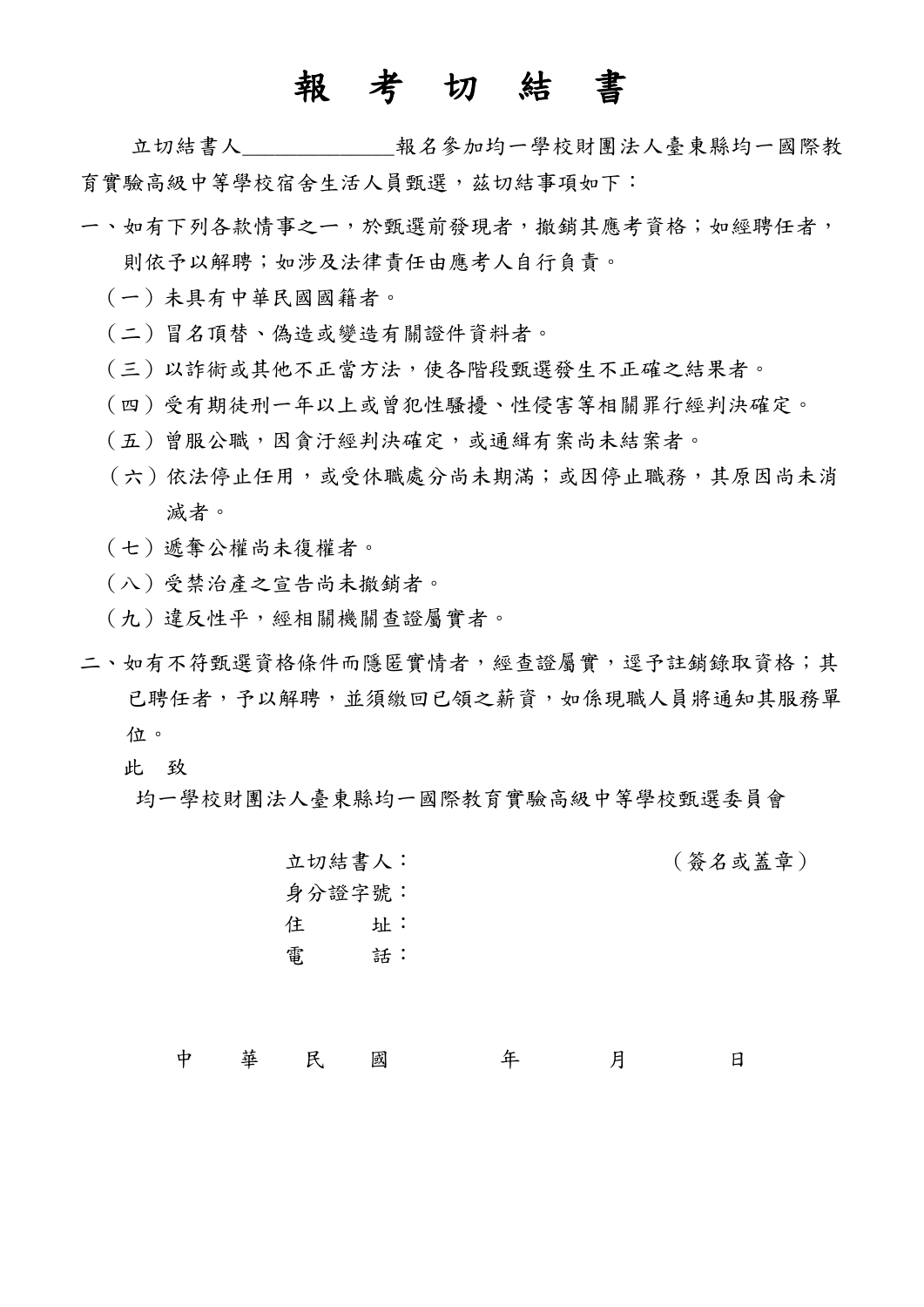## 校園文化切結書

立切結書人(以下簡稱本人) 應徵均一學校財團法人臺東縣均一國際 教育實驗高級中等學校,本人了解 貴校乃一非營利機構,承受各界捐助為改變偏 鄉教育為使命之公益機構。

本人承諾將來任職於貴校,任職期間必恪守本分,一切以學校最大利益為考量,並 把持專業操守,絕不接受廠商、供應商及任何關係人不當之賄賂(贈與紀念品超過 一百元以上當申報或捐繳校方集體處理)及任何私下應酬邀宴。如有特別狀況,必 須事先申報,否則視同違規。

本人了解若有任何不實之行為,願受校方最嚴厲之處分,並承擔必要之法律責任。

另為營造均一友善校園文化,本人謹遵守分際,願以正向積極之態度與夥伴們共事; 而不以負面、批評、私下議論之言行,攻訐同仁、學校、學生及家長,共同為打造 均一的理想教育環境而努力。

此致

均一學校財團法人臺東縣均一國際教育實驗高級中等學校

立切結書人: (簽名或蓋章)

身分證字號:

電 話:

地 址:

中華民國 年 月 日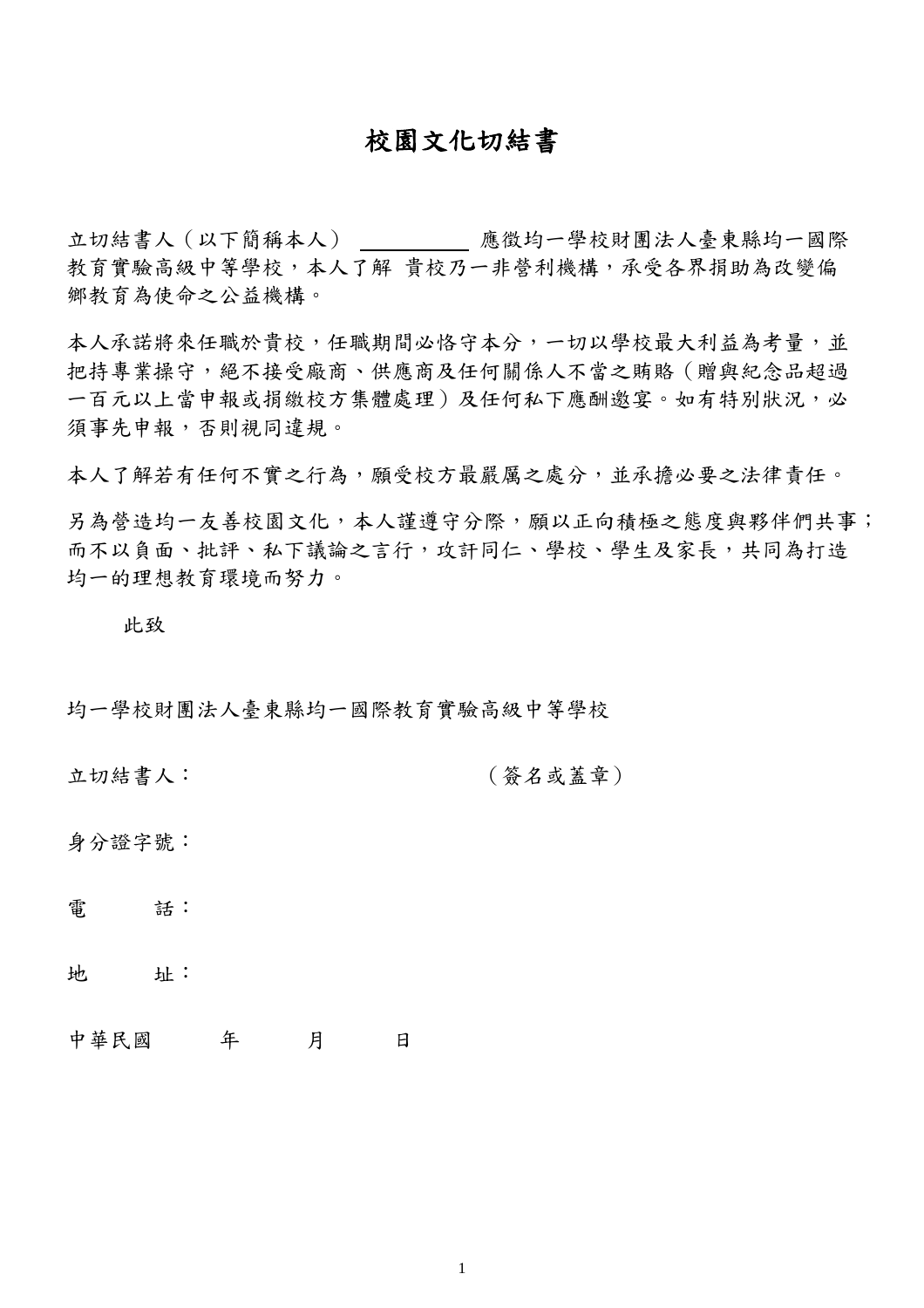# 性侵害犯罪查閱同意書

本人 ( ,民國 年 月 日生,國民身分證統一編號: )

為應徵均一學校財團法人臺東縣均一國際教育實驗高級中等學校教職員所需,同意 貴校申請查閱本人有無性侵害犯罪登記檔案資料。

此致

均一學校財團法人臺東縣均一國際教育實驗高級中等學校

立同意書人: (簽名或蓋章)

國民身分證統一編號:

中華民國 年 月 日

# 照片、影像授權同意書

立書人\_\_\_\_\_\_\_\_\_\_\_\_\_\_\_\_\_\_\_同意於均一學校財團法人臺東縣均一國際教育實驗高 級中等學校任職期間,參與學校所有課程及活動學習過程之照片、影音紀錄內容, 授權予臺東縣均一國際教育實驗高級中等學校及公益平台文化基金會透過非營利之 網站和刊物,做為教育推廣使用。

簽名或蓋章: \_\_\_\_\_\_\_\_\_\_\_\_\_\_\_\_\_\_\_\_\_\_\_\_\_\_\_\_\_ 中華民國 年 月 日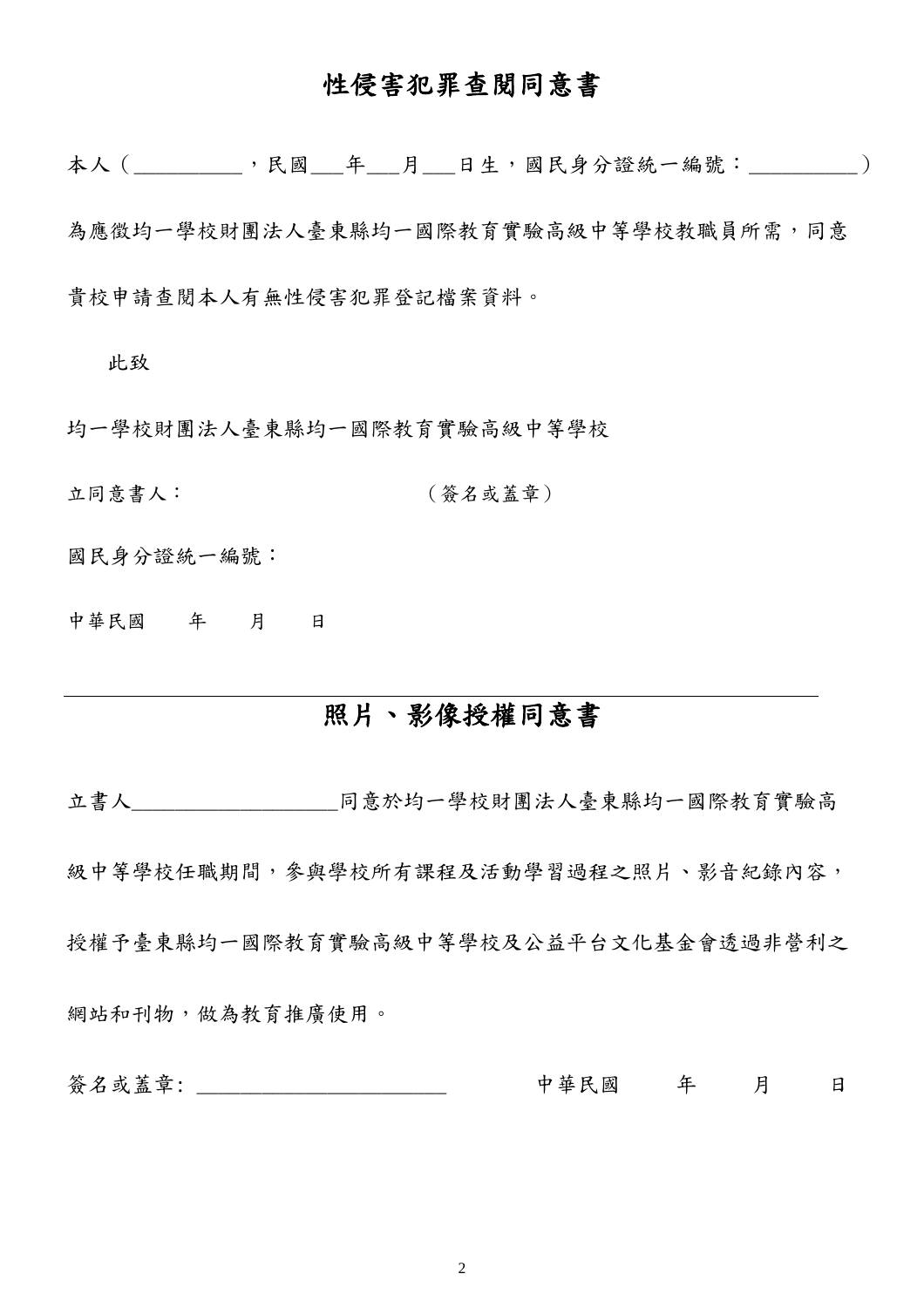### 均一學校財團法人臺東縣均一國際教育實驗高級中等學校

### 宿舍生活老師甄選試題

姓名:

一、 告訴我們關於您的特質、家庭、事業及興趣?(至少 200-300 字)

二、 請說明為何您想申請這個職位?有什麼特別的因素讓您想在均一工作?(至少 200-300 字)

三、 良好的溝通在宿舍生活人員與宿舍家長之間是必要的。您擔任過任何溝通或是聯絡角色的工 作嗎?您相信您是一個良好的溝通者/解釋者嗎?請提供一個說明。(至少 200-300 字)

四、 宿舍是一個有著很多小孩的大家庭。擔任一個宿舍生活人員您會多樣的情況下來跟這群年輕 人打交道。您有和青少年或是年輕人一起工作過嗎?請說明您在宿舍環境中與青少年一起工 作的想法為何?(至少 200-300 字)